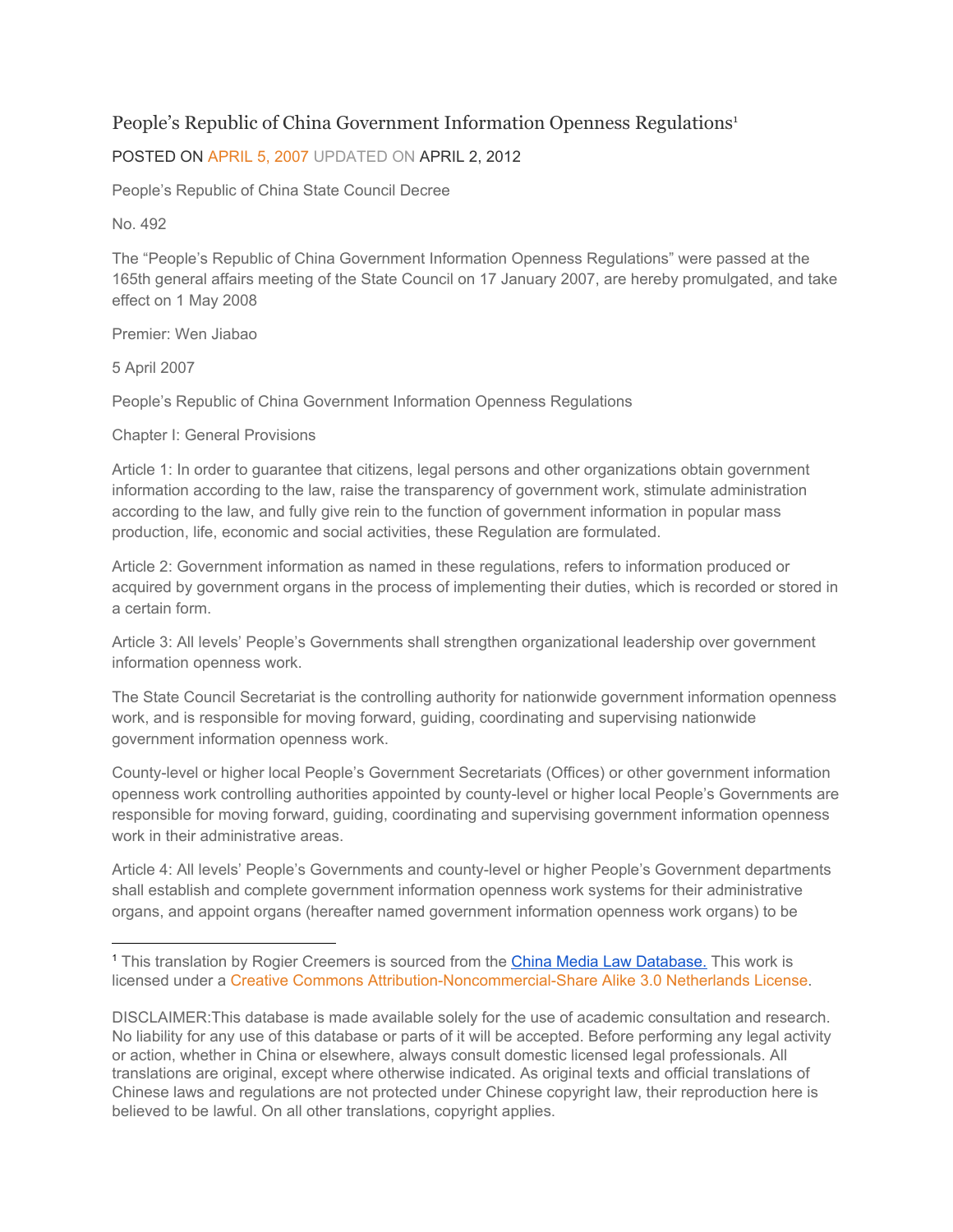responsible for daily government information openness work concerning administrative organs in their sector.

The concrete duties of government information openness work organs are:

(1) concretely undertaking government information openness matters concerning administrative organs in their sector;

(2) safeguarding and renewing open government information of administrative organs in their sector;

(3) organizing and editing government information openness guidelines, government information openness catalogues and annual government information openness work reports for administrative organs in their sector;

(4) conducting secret investigation of government information that is to be opened;

(5) other duties relating to government information openness for administrative organs in their sector.

Article 5: Administrative organs opening government information, shall abide by the principles of fairness, justice and convenience to the people.

Article 6: Administrative organs shall timely and accurately open up government information. Where administrative organs discover false or incomplete information that influences or may influence social stability, or disorder social management order, it shall issue correct government information within the scope of their duties to clarify this.

Article 7: Administrative organs shall establish and complete government information issuance coordination mechanisms. Administrative organs issuing government information involving other administrative organs, shall communicate this to the relevant administrative organ, affirm it, and guarantee that the government information issued by the administrative organ is correct and uniform.

Administrative organs issuing government information that must be approved according to relevant State regulations, may not issue it without approval.

Article 8: Administrative organs opening up government information, may not endanger national security, public security, economic security and social stability.

Chapter II: The scope of openness

Article 9: Administrative organs shall actively open up government information conforming to one of the following requirements:

(1) involving the direct interest of citizens, legal persons or other organizations;

(2) requiring the broad knowledge or participation of the social masses;

(3) reflecting situations of the administrative organ such as setup, functions, operating procedures, etc;

(4) other information that should be actively opened up according to laws, regulations and relevant State provisions.

Article 10: All levels' People's Governments of the county level or higher shall according to the provisions of Article 9 of these Regulations, determine the concrete content of information to be actively opened up within the scope of their duties, and focus on opening up the following government information: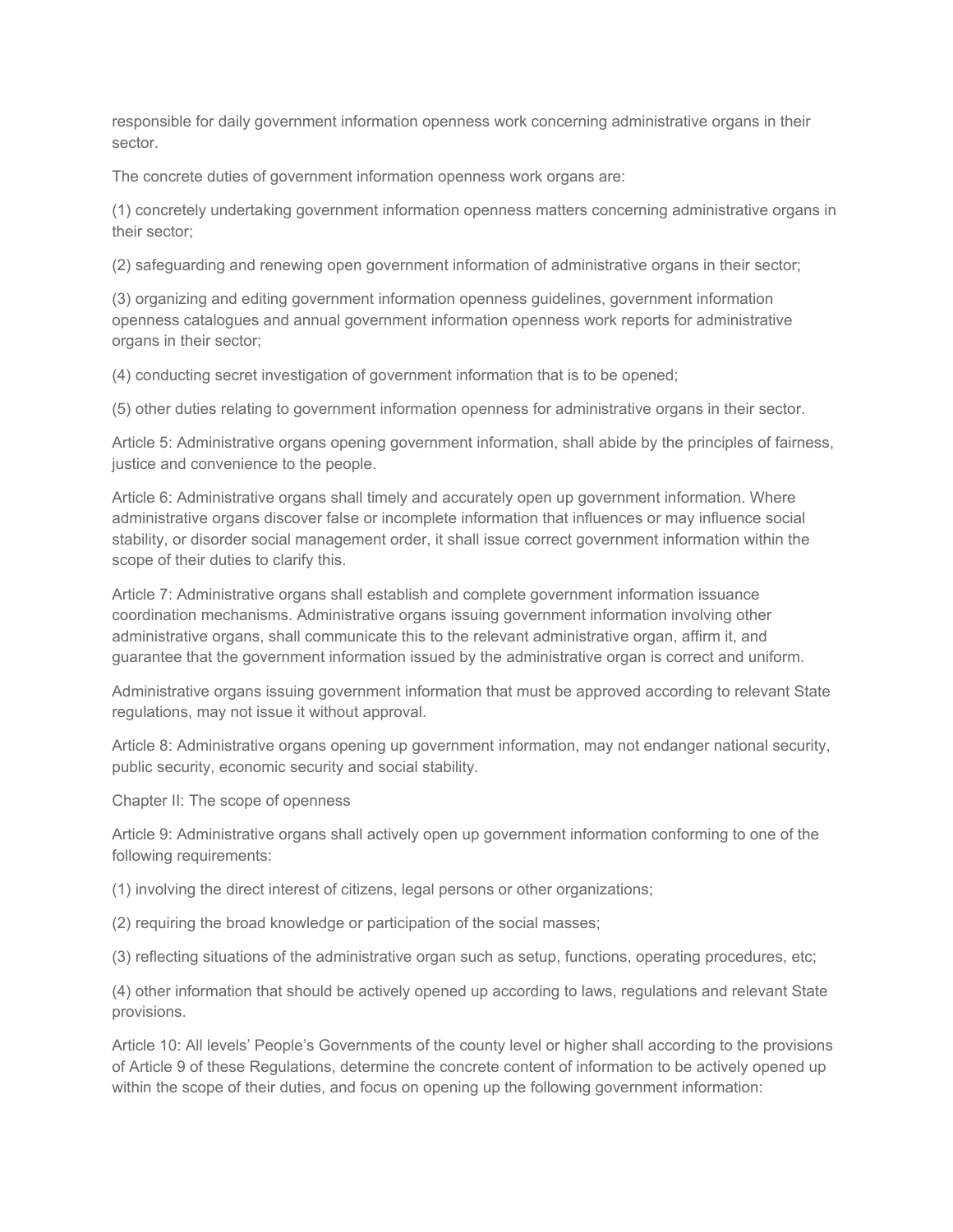(1) administrative laws and regulations, rules and normative documents;

(2) national economy and social development plans, special plans, regional plans and corresponding policies;

(3) national economy and social development statistics information;

(4) financial budgets and accounting reports;

(5) administrative undertaking-type expense programmes, basis and standards;

(6) concentrated government purchasing programme catalogues, standards and implementation situations;

(7) administrative permit items, basis, conditions, quantities, procedures and time limits, as well as the complete catalogue and handling situation of materials that need to be submitted when applying for administrative permits;

(8) approval and implementation situation of major construction programmes;

(9) policies, measures and their implementation situation in aspects of poverty relief, education, medicine, social security, employment stimulation, etc;

(10) emergency response plans for sudden public events, early warning systems and the response situation;

(11) the supervision and examination situation of environmental protection, public hygiene, production safety, foods, drugs and product quality.

Article 11: People's Governments of cities divided into districts, county-level People's Governments and their departments focusing on opening up government information shall also include the following content:

(1) major matters in town and country construction and management;

(2) the situation of public interest undertaking construction;

(3) the situation of levying or requisitioning of land, demolition of buildings and the concomitant compensation or subsidy expenses;

(4) the situation of management, use and distribution of budget for rescue and relief work, care for disabled servicepeople, handouts, social contributions, etc.

Article 12: Town (township) People's Governments shall according to the provisions of Article 9 of these Regulations, actively open concrete government information content within their determined scope of duty and focus on opening up the following government information:

(1) the situation of implementing State policies concerning rural work;

(2) the situation of financial revenues and expenditure, and management and use of all sorts of special funds;

(3) the examination and verification situation of town (township) general land use plans and housing land use;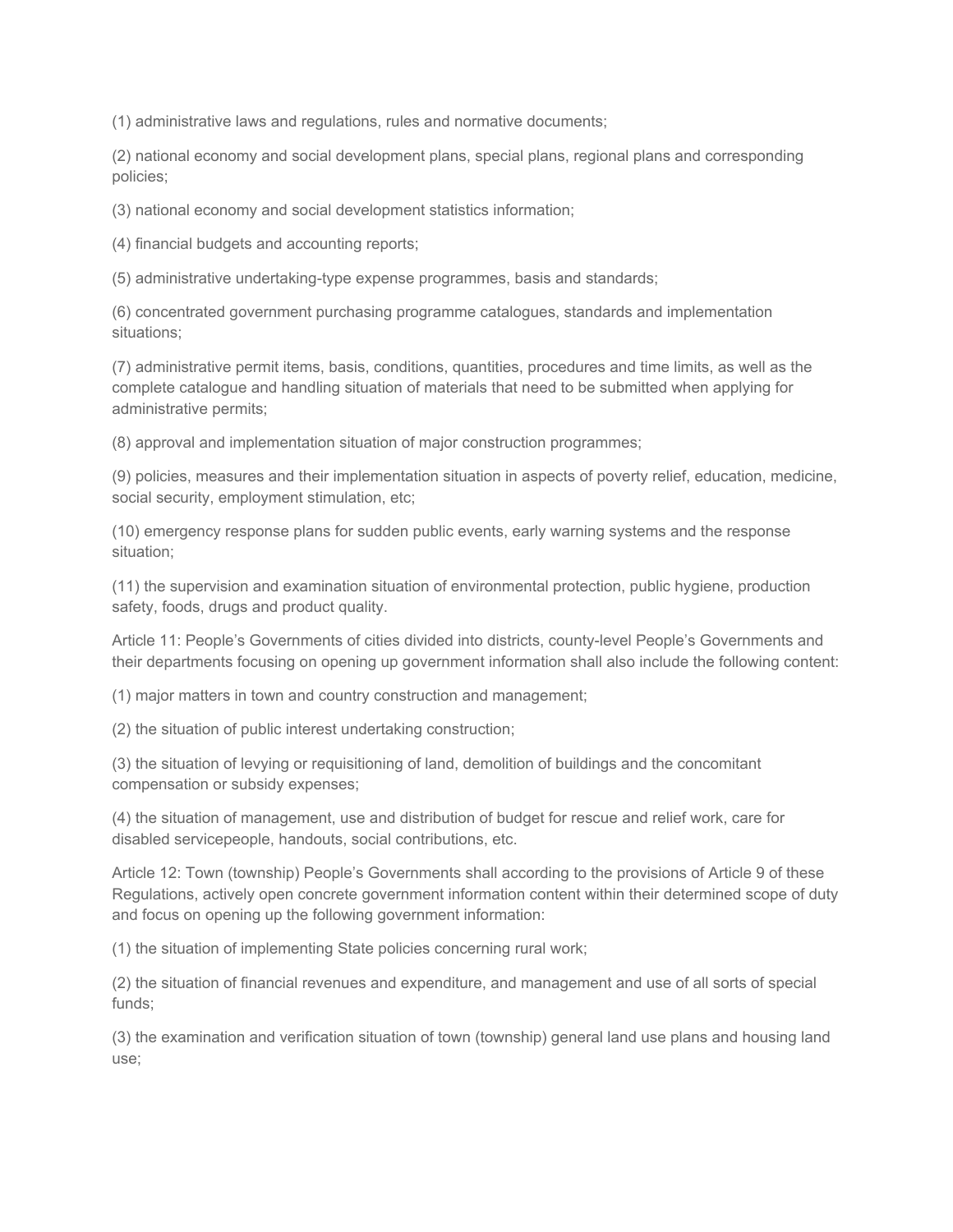(4) the situation of levying or requisitioning of land, demolition of buildings and the issuance and use of concomitant compensation or subsidy expenses

(5) the situation of town (township) credits and debts, fund raising and labour raising;

(6) the situation of issuance of budget items such as rescue and relief work, care for disabled servicepeople, handouts, social contributions, etc.;

(7) the situation of collective township and village enterprises and other economic town and village entities' contracting, rents, auctioning, etc;

(8) the situation of implementation of family planning policies.

Article 13: Apart from government information that should be actively opened by administrative organs according to the provisions of Article 9, Article 10, Article 11 or Article 12 of these Regulations, citizens, legal persons or other organizations may also go to State Council departments, all local levels' People's Governments and county-level or higher People's Government departments to request to obtain government information corresponding to their own special needs for production, life, scientific research, etc.

Article 14: Administrative organs shall establish and complete government information issue secrecy examination mechanisms, and clarify examination procedures and duties.

Administrative organs, before opening up government information, shall conduct examination of the government information to be opened up according to the "State Secrets Law of the People's Republic of China", as well as other laws, regulations and relevant State policies.

Administrative organs, when they cannot determine whether or not government information may be opened up, shall report it to the relevant controlling department of the same level's secrecy work department for determination according to laws, regulations and relevant State policies.

Administrative organs may not open up government information relating to State secrets, commercial secrets and individual privacy. But, government information relating to commercial secrets and individual privacy, where the rights holder agrees to open it up or administrative organs are convinced that not opening up might create major influence on the public interests, may be opened up.

Chapter III: Method and procedure for opening up

Article 15: Administrative organs shall open up government information that should be actively opened up through government gazettes, government websites and press conferences, as well as methods that are convenient for the masses to understand such as newspapers, radio, television, etc.

Article 16: All levels' People's Governments shall install government information consultation venues in State archives and public libraries, and allocate corresponding facilities and equipment, to provide convenience to citizens, legal persons and other organizations in obtaining government information.

Administrative organs may establish venues or facilities such as public consultation rooms, material request points, information announcement columns, electronic information screens, etc,. according to demand, to open up government information.

Administrative organs shall timely provide government information that should be actively opened up to State archives and public libraries.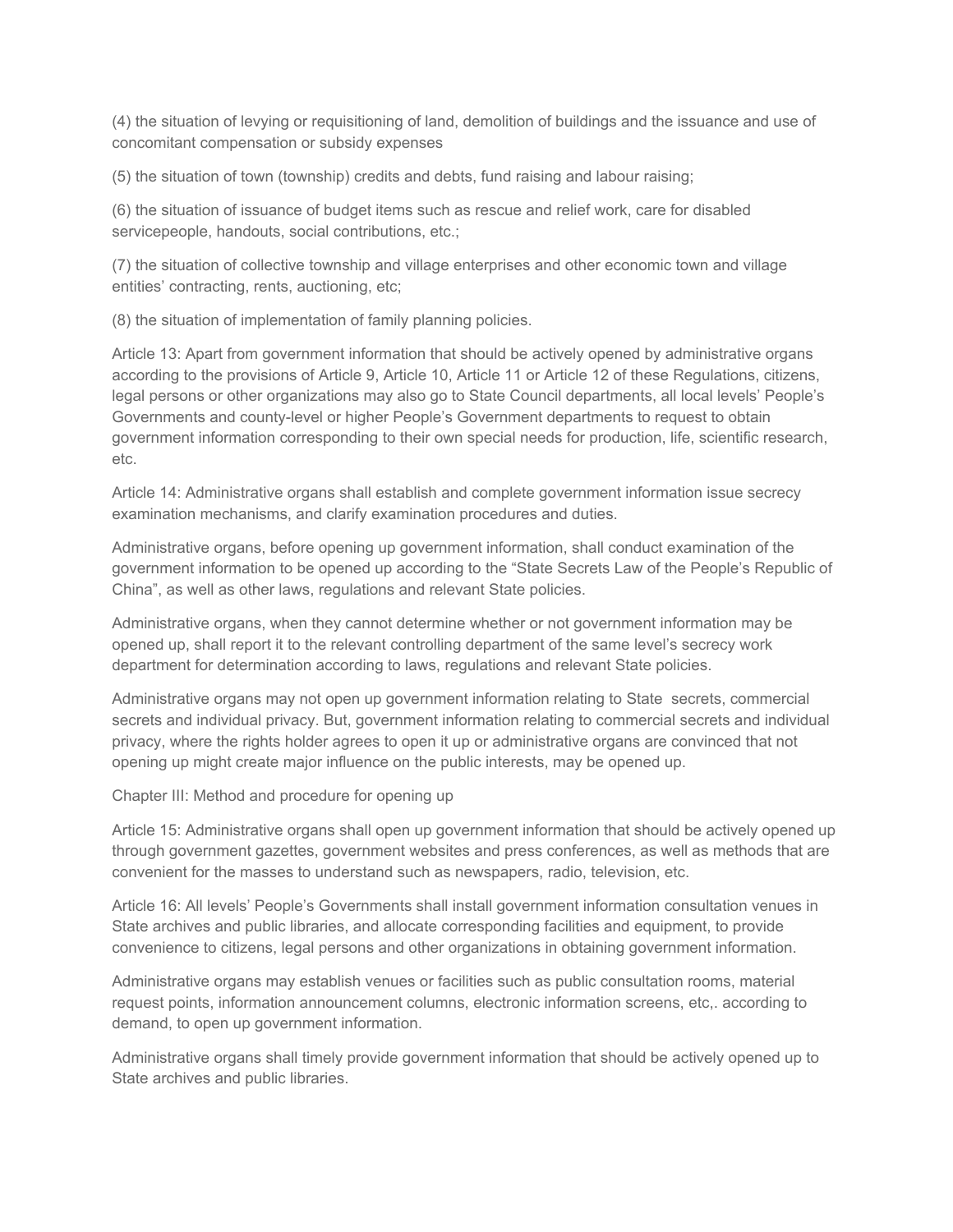Article 17: The responsibility for opening up government information produced by administrative organs lies with the administrative organ publishing the said government information; the responsibility for opening up government information obtained by administrative organs from citizens, legal persons or other organizations, lies with the administrative organ preserving the said government information. Where laws or regulations have separate provisions on the limits of government information openness, those provisions are to be followed.

Article 18: Government information belonging in the sphere that should be actively opened up, shall be opened up within 20 working days of the day in which said government information was formed or changed. Where laws or regulations have separate provisions on the time limits of government information openness, those provisions are to be followed.

Article 19: Administrative organs shall edit and issue government information openness guidelines and government information openness catalogues, and timely renew them.

Government information openness guidelines shall include the government information categories, arrangement systems, and means to obtain it, and content such as government information openness work organs' names, office address, opening times, contact telephone and fax numbers, e-mail addresses, etc.

Government information openness catalogues shall contain content such as government information indexes, names, content summaries, date of production, etc.

Article 20: Where citizens, legal persons or other organizations apply to obtain government information with administrative organs according to the provisions of Article 13 of these Regulations, they shall adopt a written method (including digital text methods); where there are difficulties to adopt written methods, applicants may put applications forward orally, and the administrative organ accepting the said application will fill out the government information openness application form on their behalf.

Government information openness applications shall contain the following content:

(1) the applicant's personal or organization name and contact method;

(2) a description of the government information content of which opening is applied for;

(3) a requirement of the form of the government information of which opening is applied for.

Article 21: Administrative departments reply to applications for opening up government information respectively according to the following circumstances:

(1) where it belongs to the open sphere, the applicant shall be notified about the method and the channel in which the government information will be obtained;

(2) where it belongs to the sphere that may not be opened up, the applicant shall be notified and the reasons explained;

(3) where it is not up to that administrative organ to open the information up according to the law or the said information does not exist, the application shall be notified, and where the government information openness organ can be determined, the applicant shall be notified of the said administrative organ's name and contact method;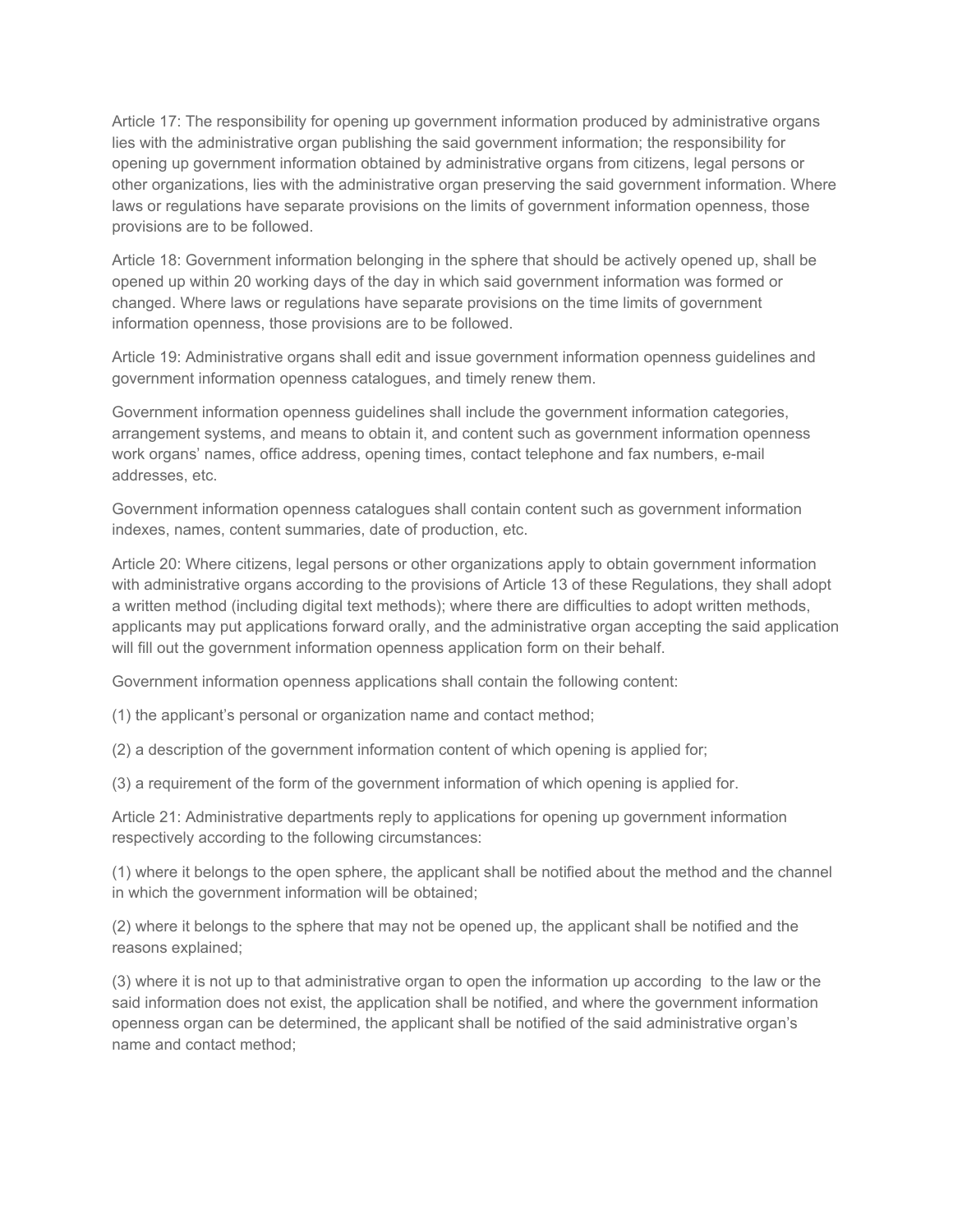(4) where the application content is unclear, the applicant shall be notified to make alterations or additions.

Article 22: Where there is content in government information of which opening is applied for that should not be opened up, but it can be dealt with through separation, administrative organs shall provide the information content that may be opened up to the applicant.

Article 23: Where administrative organs believe that government information of which opening up is applied for involves commercial secrets, personal privacy or the lawful rights and interest of third parties may be damaged after opening up, they shall request the third party's opinion in writing; where the third party does not agree, the information may not be opened up. But, where administrative organs believe that not opening up may create a major influence on the public interest, it shall be opened up, and the content and reasons for the decision to open up the government information will be notified to the third party in writing.

Article 24: Administrative organs receiving government information openness applications, where they are able to reply on the spot, shall reply on the spot.

Where administrative organs cannot reply on the sport, they shall reply within 15 working days from the day they receive the application; if the reply time limit needs to be extended, the government information openness work organ is responsible for agreement, the applicant shall be notified, and the reply time limit extension will at the longest not exceed 15 working days.

Where the government information of which opening up is applied for involves the lawful rights and interest of third parties, the time limit that administrative organs need to seek opinion of third parties is not calculated in the time limit provided by the second item.

Article 25: Where citizens, legal persons or other organizations apply with administrative organs for the provision of government information related to their own person such as tax collection, social guarantees, medicine and hygiene, etc., they shall show a valid identity card or certification documents.

Where citizens, legal persons or other organizations having evidence to prove that the government information records related to their own person that administrative organs provide are not correct, they have the power to request that administrative organ to rectify. Where the said administrative authority does not have the power to rectify, they shall transfer it to the administrative organ that is empowered to rectify it for handling, and notify the applicant.

Article 26: Where administrative organs rely on applications for opening up government information, they shall provide it according to the applicant's request; where it is impossible to provide information according to the requirements of the applicant, it may be provided through arranging for the applicant to consult corresponding materials, providing copies or other appropriate forms.

Article 27: Administrative organs providing government information according to requests, apart from collectable costs and expenses such as for retrieval, copying, mailing, etc., no other fees may be collected. Administrative organs may not provide government information through other organizations or individuals in paid-for methods.

Standards for administrative organs costs and expenses for retrieval, copying, mailing, etc., will be formulated by the State Council controlling department for pricing in consultation with the State Council financial department.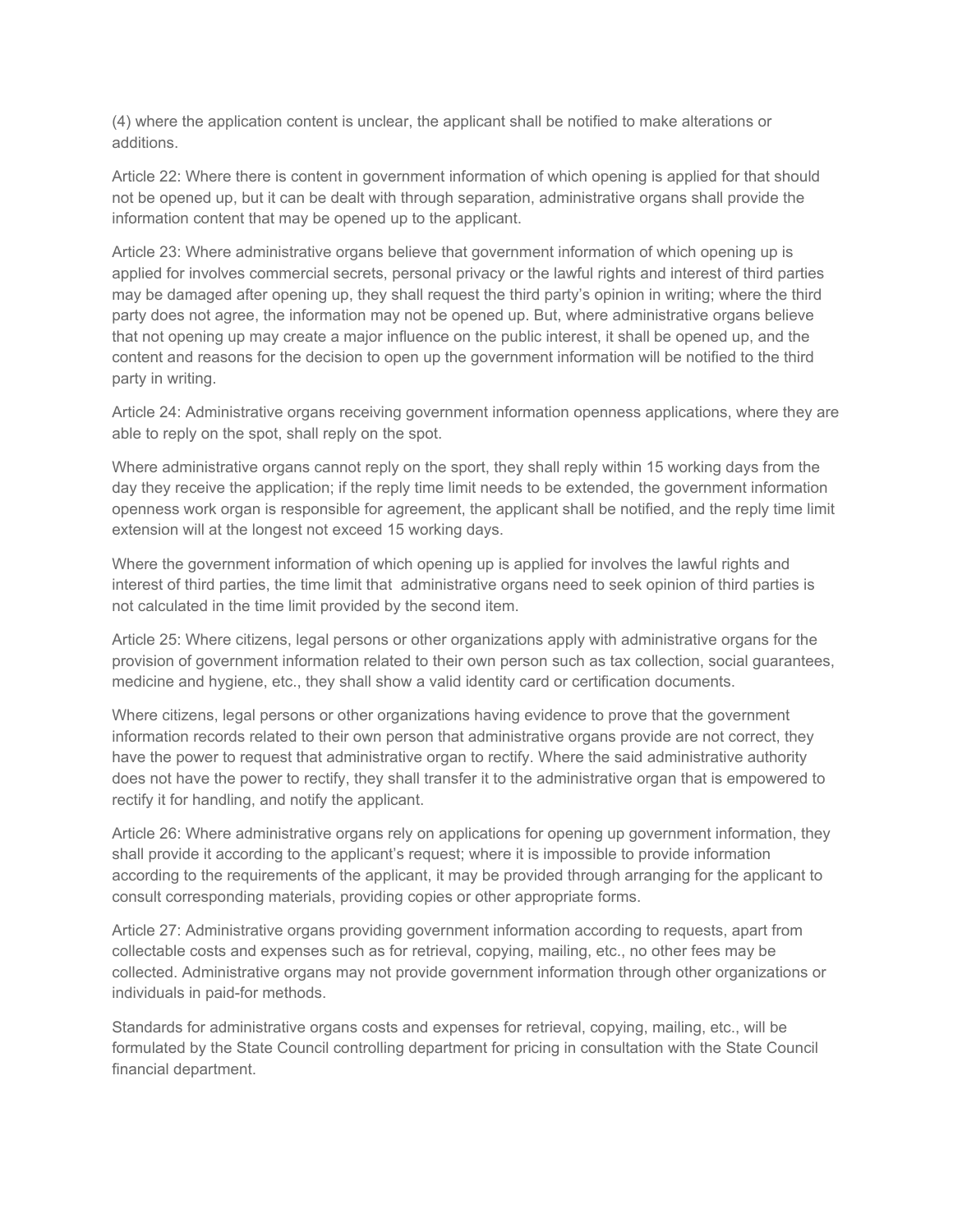Article 28: Where citizens applying for opening up government information truly have economic difficulties, corresponding fees may be reduced on application of that person, with the agreement of the government information openness work organ responsible person.

Where reading difficulties or impediments to seeing or hearing exist in citizens applying for opening up government information, administrative organs shall provide the necessary assistance to them.

Chapter IV: Supervision and guarantees

Article 29: All levels' People's Governments shall establish and complete government information openness work appraisal systems, social appraisal systems and responsibility investigation systems, and conduct assessment and appraisal of government information openness work at regular times.

Article 30: government information openness work controlling departments and supervision organs are responsible for conducting supervision and examination of the government information openness implementation situation.

Article 31: All levels' administrative organs shall before 31 March every year, publish an annual government information openness work report for that administrative organ.

Article 32: government information openness annual work reports shall include the following content:

(1) the situation of administrative organs' active opening up of government information;

(2) the situation of administrative organs not granting opening up of government information when opening up of government information is applied for;

(3) the situation of government information openness fee collection and reduction;

(4) the situation of administrative redress and raising of administrative lawsuits concerning government information openness applications;

(5) the situation of main problems and improvements existing in government information openness work;

(6) other matters that need to be reported.

Article 33: Where citizens, legal persons or other organizations believe that administrative organs have not implemented their government information openness duties according to the law, they may report this to the higher-level administrative organ, the supervision organ or the government information openness work controlling department. Organs receiving reports shall instigate and deal with them.

Where citizens, legal persons or other organizations believe that administrative organs' concrete administrative acts in government information openness work infringe their lawful rights and interests, they may apply for administrative redress or raise an administrative lawsuit according to the law.

Article 34: Where administrative organs violate the provisions of these regulations, and do not establish or complete government information issuance secrecy examination mechanisms, the supervision organ or administrative organ of one level higher shall order rectification; where circumstances are grave, the administrative organ's main responsible persons will be punished according to the law.

Article 35: Where administrative organs violate the provisions of these regulations, and one of the following circumstances is present, the supervision organ or administrative organ of one level higher order rectification; where circumstances are grave, the administrative organ's directly responsible controlling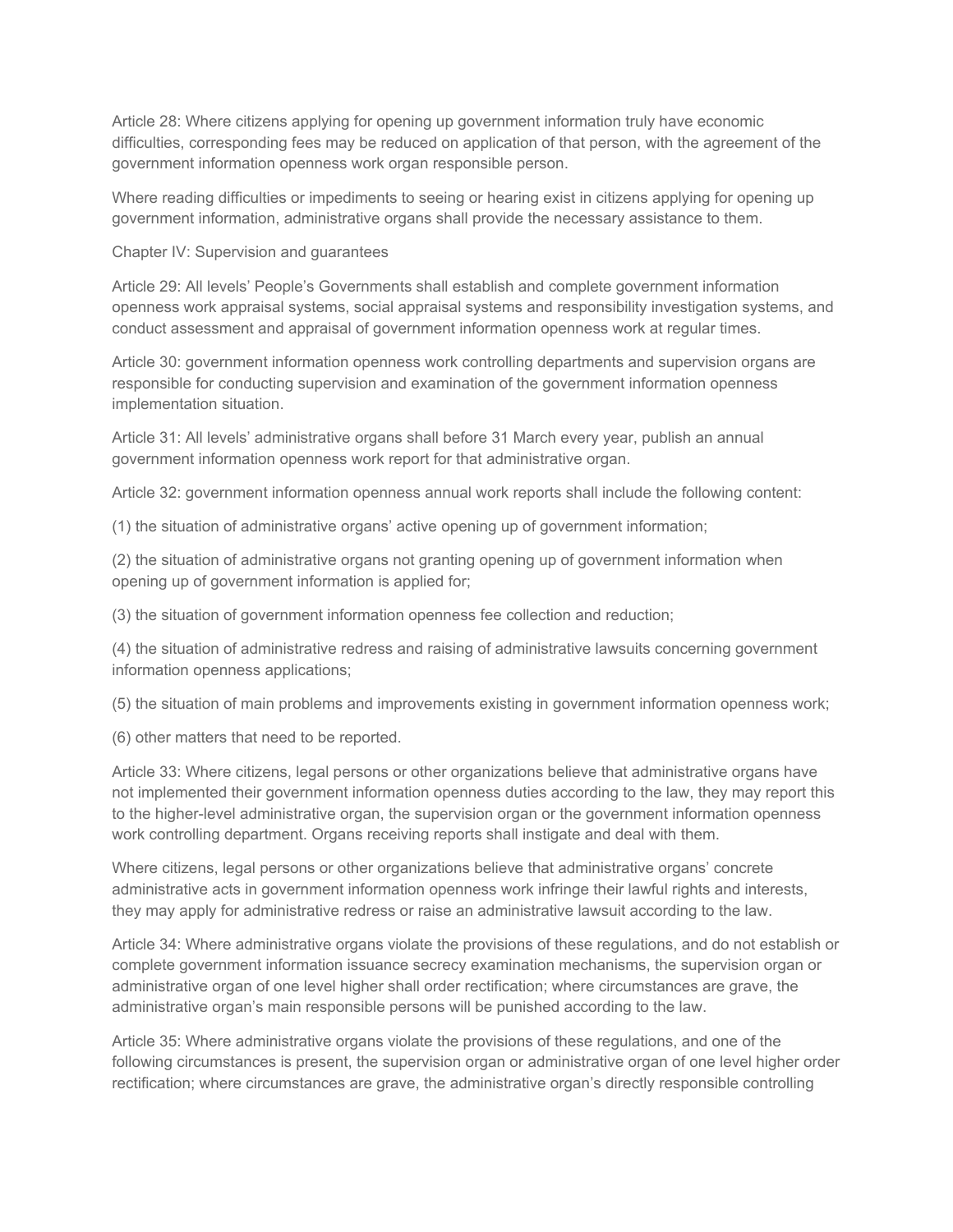person and other directly responsible persons will be punished according to the law; where it constitutes a crime, criminal responsibility will be prosecuted according to the law:

(1) not implementing government information openness duties according to the law;

(2) not timely renewing open government information content, government information openness guidelines and government information openness catalogues;

(2) collecting fees in violation of these regulations;

(4) providing government information through other organizations or individuals in a paid-for manner;

(5) opening up government information that should not be opened up;

(6) other activities violating the provisions of these Regulations.

Chapter V: Supplementary provisions

Article 36: These Regulations apply to opening up activities of government information by organizations empowered by laws or regulations having public affairs management functions.

Article 37: The opening up of information produced or obtained by public enterprise and undertaking work units closely related to the interests of the popular masses such as education, medicine and hygiene, family planning, water provision, electricity provision, gas provision, heating provision, environmental protection, public transport, etc., in the course of providing public services to society, will be implemented with reference to these regulations, concrete rules will be formulated by the relevant State Council controlling departments or organs.

Article 38: These rules take effect on 1 May 2008.

中华人民共和国政府信息公开条例

中华人民共和国国务院令

第492号

《中华人民共和国政府信息公开条例》已经2007年1月17日国务院第165次常务会议通过,现予公布,自 2008年5月1日起施行。

总 理 温家宝

二○○七年四月五日

中华人民共和国政府信息公开条例

第一章 总 则

第一条 为了保障公民、法人和其他组织依法获取政府信息,提高政府工作的透明度,促进依法行政,充 分发挥政府信息对人民群众生产、生活和经济社会活动的服务作用,制定本条例。

第二条 本条例所称政府信息,是指行政机关在履行职责过程中制作或者获取的,以一定形式记录、保存 的信息。

第三条 各级人民政府应当加强对政府信息公开工作的组织领导。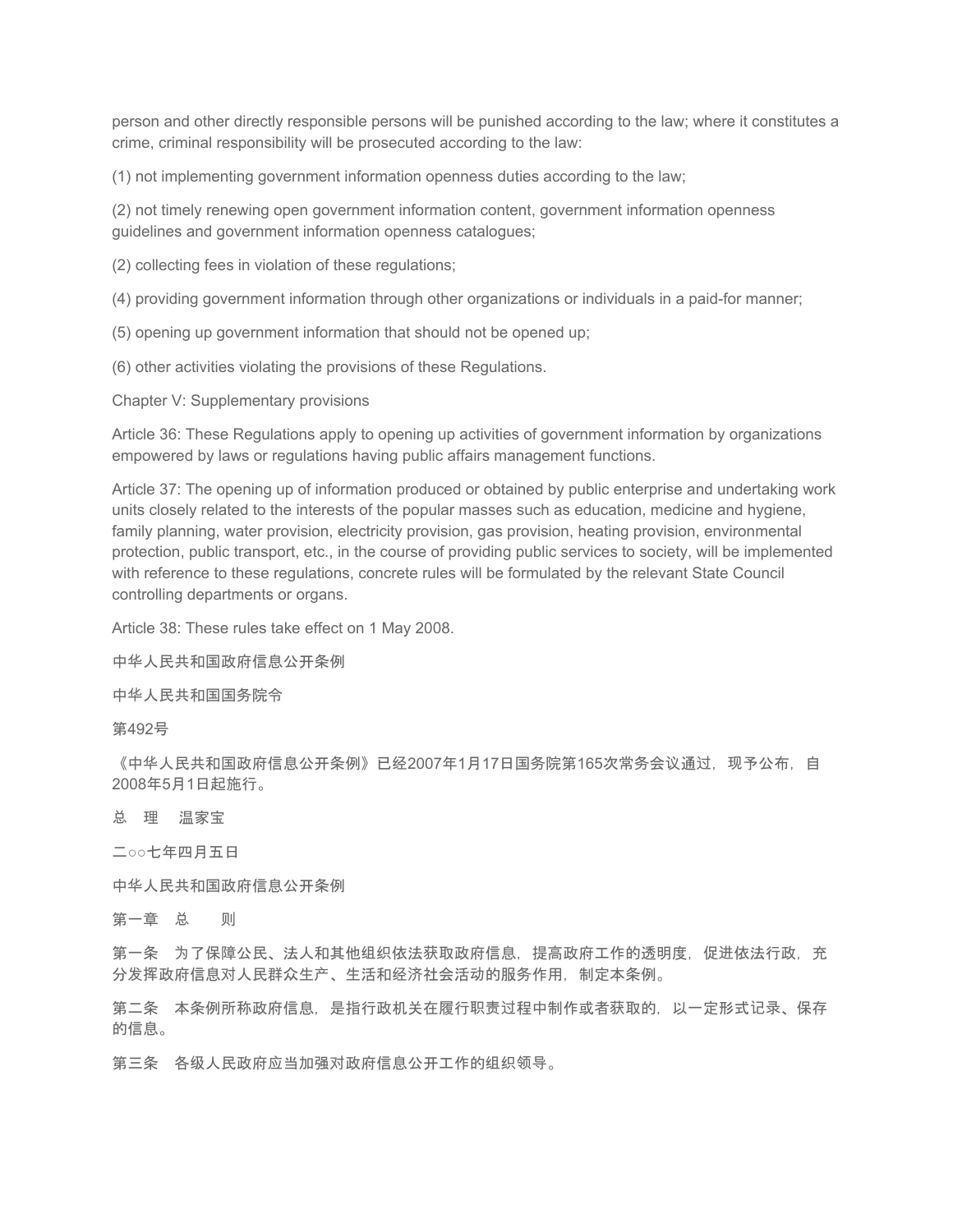国务院办公厅是全国政府信息公开工作的主管部门,负责推进、指导、协调、监督全国的政府信息公开工 作。

县级以上地方人民政府办公厅(室)或者县级以上地方人民政府确定的其他政府信息公开工作主管部门负 责推进、指导、协调、监督本行政区域的政府信息公开工作。

第四条 各级人民政府及县级以上人民政府部门应当建立健全本行政机关的政府信息公开工作制度,并指 定机构(以下统称政府信息公开工作机构)负责本行政机关政府信息公开的日常工作。

政府信息公开工作机构的具体职责是:

- (一)具体承办本行政机关的政府信息公开事宜;
- (二)维护和更新本行政机关公开的政府信息;
- (三)组织编制本行政机关的政府信息公开指南、政府信息公开目录和政府信息公开工作年度报告;
- (四)对拟公开的政府信息进行保密审查;
- (五)本行政机关规定的与政府信息公开有关的其他职责。

第五条 行政机关公开政府信息,应当遵循公正、公平、便民的原则。

第六条 行政机关应当及时、准确地公开政府信息。行政机关发现影响或者可能影响社会稳定、扰乱社会 管理秩序的虚假或者不完整信息的,应当在其职责范围内发布准确的政府信息予以澄清。

第七条 行政机关应当建立健全政府信息发布协调机制。行政机关发布政府信息涉及其他行政机关的,应 当与有关行政机关进行沟通、确认,保证行政机关发布的政府信息准确一致。

行政机关发布政府信息依照国家有关规定需要批准的,未经批准不得发布。

第八条 行政机关公开政府信息,不得危及国家安全、公共安全、经济安全和社会稳定。

第二章 公开的范围

第九条 行政机关对符合下列基本要求之一的政府信息应当主动公开:

- (一)涉及公民、法人或者其他组织切身利益的;
- (二)需要社会公众广泛知晓或者参与的;
- (三)反映本行政机关机构设置、职能、办事程序等情况的;
- (四)其他依照法律、法规和国家有关规定应当主动公开的。

第十条 县级以上各级人民政府及其部门应当依照本条例第九条的规定,在各自职责范围内确定主动公开 的政府信息的具体内容,并重点公开下列政府信息:

- (一) 行政法规、规章和规范性文件;
- (二)国民经济和社会发展规划、专项规划、区域规划及相关政策;
- (三)国民经济和社会发展统计信息;
- (四)财政预算、决算报告;
- (五)行政事业性收费的项目、依据、标准;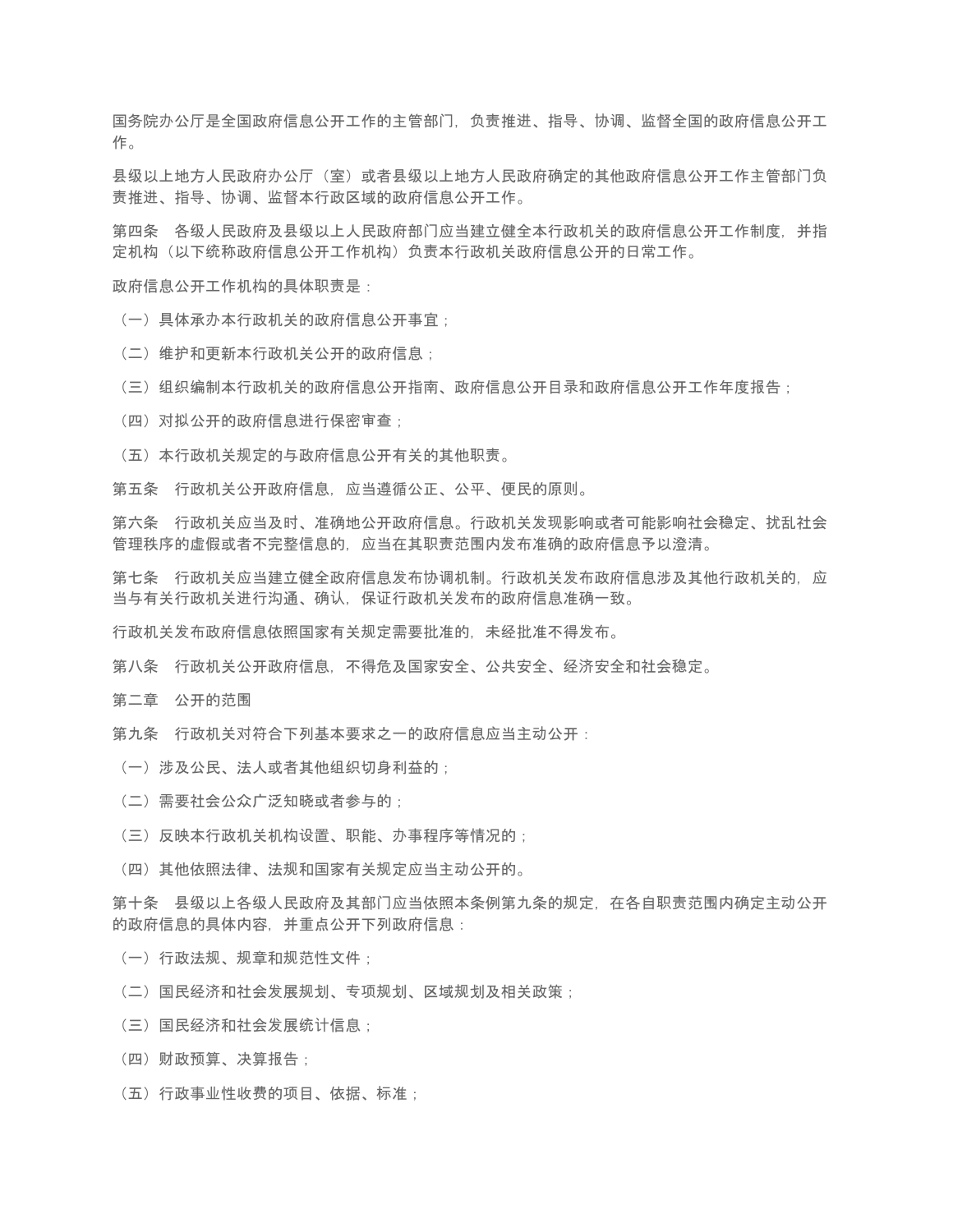(六)政府集中采购项目的目录、标准及实施情况;

(七)行政许可的事项、依据、条件、数量、程序、期限以及申请行政许可需要提交的全部材料目录及办 理情况 :

- (八)重大建设项目的批准和实施情况;
- (九)扶贫、教育、医疗、社会保障、促进就业等方面的政策、措施及其实施情况;
- (十)突发公共事件的应急预案、预警信息及应对情况;
- (十一)环境保护、公共卫生、安全生产、食品药品、产品质量的监督检查情况。
- 第十一条 设区的市级人民政府、县级人民政府及其部门重点公开的政府信息还应当包括下列内容:
	- (一) 城乡建设和管理的重大事项;
	- (二)社会公益事业建设情况;
	- (三)征收或者征用土地、房屋拆迁及其补偿、补助费用的发放、使用情况;
	- (四)抢险救灾、优抚、救济、社会捐助等款物的管理、使用和分配情况。

第十二条 乡(镇)人民政府应当依照本条例第九条的规定,在其职责范围内确定主动公开的政府信息的 具体内容,并重点公开下列政府信息:

- (一)贯彻落实国家关于农村工作政策的情况;
- (二)财政收支、各类专项资金的管理和使用情况;
- (三)乡(镇)土地利用总体规划、宅基地使用的审核情况;
- (四)征收或者征用土地、房屋拆迁及其补偿、补助费用的发放、使用情况;
- (五)乡(镇)的债权债务、筹资筹劳情况;
- (六)抢险救灾、优抚、救济、社会捐助等款物的发放情况;
- (七)乡镇集体企业及其他乡镇经济实体承包、租赁、拍卖等情况;
- (八) 执行计划生育政策的情况。

第十三条 除本条例第九条、第十条、第十一条、第十二条规定的行政机关主动公开的政府信息外, 公 民、法人或者其他组织还可以根据自身生产、生活、科研等特殊需要,向国务院部门、地方各级人民政府 及县级以上地方人民政府部门申请获取相关政府信息。

第十四条 行政机关应当建立健全政府信息发布保密审查机制,明确审查的程序和责任。

行政机关在公开政府信息前,应当依照《中华人民共和国保守国家秘密法》以及其他法律、法规和国家有 关规定对拟公开的政府信息进行审查。

行政机关对政府信息不能确定是否可以公开时,应当依照法律、法规和国家有关规定报有关主管部门或者 同级保密工作部门确定。

行政机关不得公开涉及国家秘密、商业秘密、个人隐私的政府信息。但是,经权利人同意公开或者行政机 关认为不公开可能对公共利益造成重大影响的涉及商业秘密、个人隐私的政府信息,可以予以公开。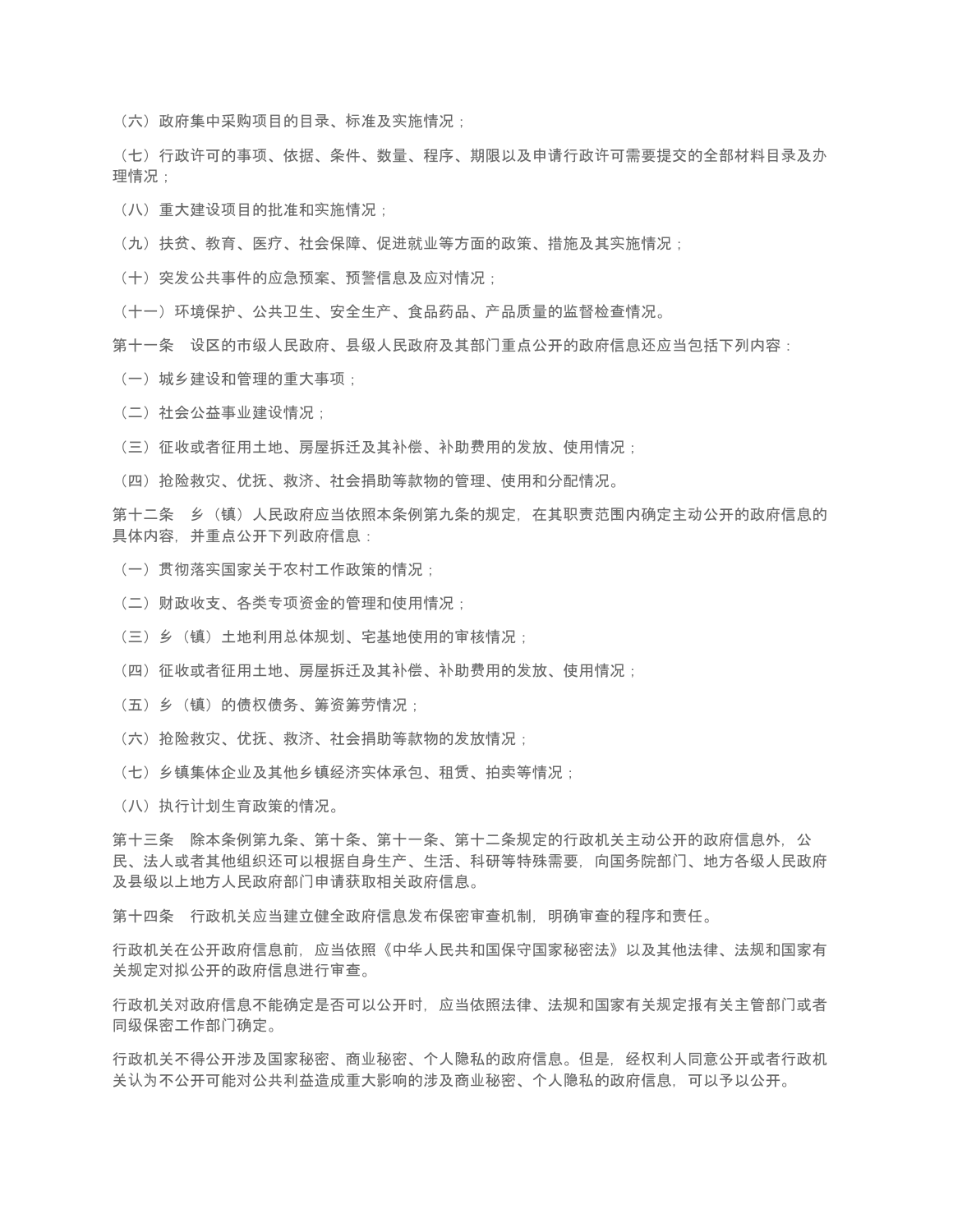第三章 公开的方式和程序

第十五条 行政机关应当将主动公开的政府信息,通过政府公报、政府网站、新闻发布会以及报刊、广 播、电视等便于公众知晓的方式公开。

第十六条 各级人民政府应当在国家档案馆、公共图书馆设置政府信息查阅场所,并配备相应的设施、设 备,为公民、法人或者其他组织获取政府信息提供便利。

行政机关可以根据需要设立公共查阅室、资料索取点、信息公告栏、电子信息屏等场所、设施,公开政府 信息。

行政机关应当及时向国家档案馆、公共图书馆提供主动公开的政府信息。

第十七条 行政机关制作的政府信息,由制作该政府信息的行政机关负责公开;行政机关从公民、法人或 者其他组织获取的政府信息,由保存该政府信息的行政机关负责公开。法律、法规对政府信息公开的权限 另有规定的,从其规定。

第十八条 属于主动公开范围的政府信息,应当自该政府信息形成或者变更之日起20个工作日内予以公 开。法律、法规对政府信息公开的期限另有规定的,从其规定。

第十九条 行政机关应当编制、公布政府信息公开指南和政府信息公开目录,并及时更新。

政府信息公开指南,应当包括政府信息的分类、编排体系、获取方式,政府信息公开工作机构的名称、办 公地址、办公时间、联系电话、传真号码、电子邮箱等内容。

政府信息公开目录,应当包括政府信息的索引、名称、内容概述、生成日期等内容。

第二十条 公民、法人或者其他组织依照本条例第十三条规定向行政机关申请获取政府信息的,应当采用 书面形式(包括数据电文形式);采用书面形式确有困难的,申请人可以口头提出,由受理该申请的行政 机关代为填写政府信息公开申请。

政府信息公开申请应当包括下列内容:

(一)申请人的姓名或者名称、联系方式;

(二)申请公开的政府信息的内容描述;

(三)申请公开的政府信息的形式要求。

第二十一条 对申请公开的政府信息,行政机关根据下列情况分别作出答复:

(一) 属于公开范围的, 应当告知申请人获取该政府信息的方式和途径;

(二)属于不予公开范围的,应当告知申请人并说明理由;

(三)依法不属于本行政机关公开或者该政府信息不存在的,应当告知申请人,对能够确定该政府信息的 公开机关的,应当告知申请人该行政机关的名称、联系方式;

(四)申请内容不明确的,应当告知申请人作出更改、补充。

第二十二条 申请公开的政府信息中含有不应当公开的内容,但是能够作区分处理的,行政机关应当向申 请人提供可以公开的信息内容。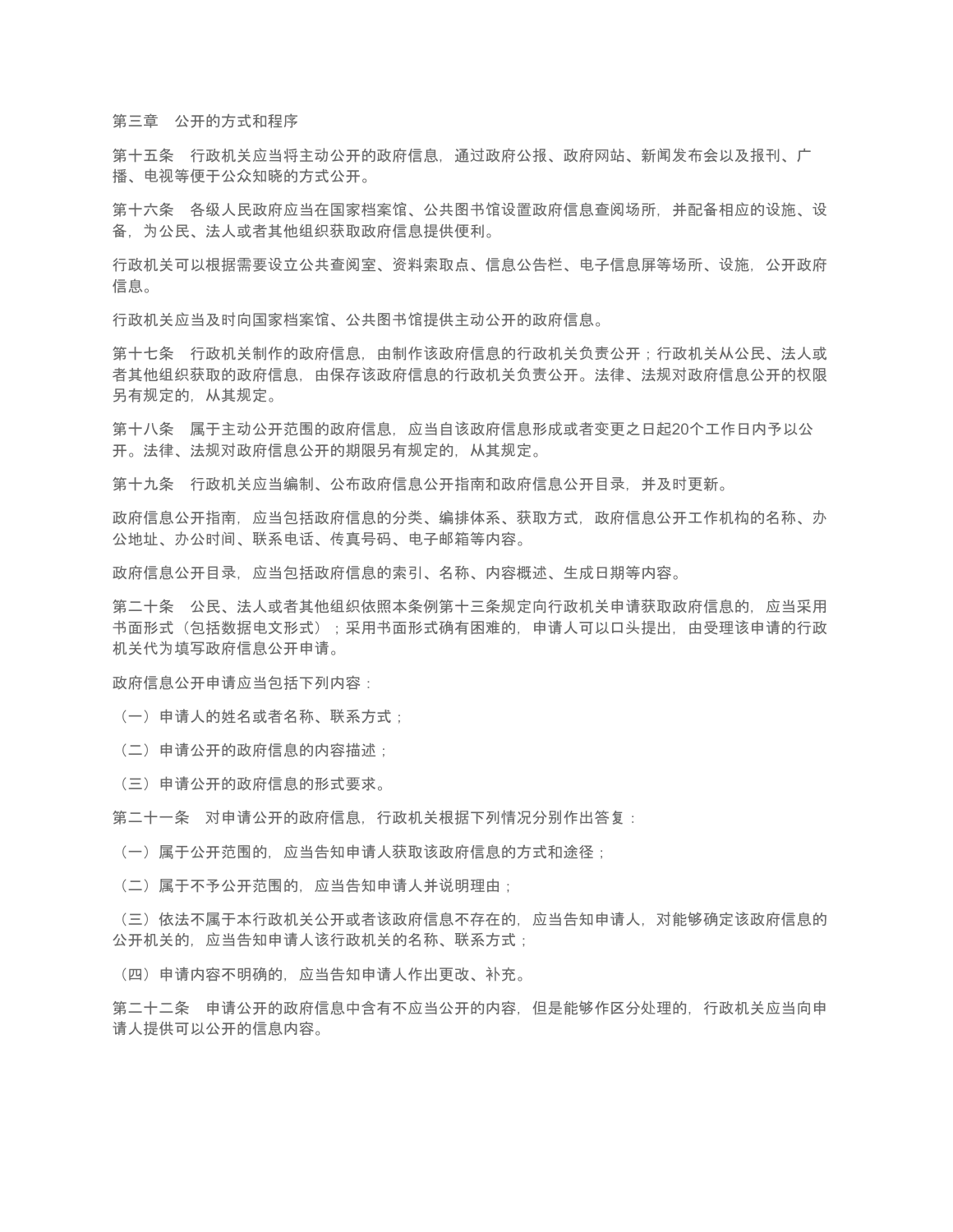第二十三条 行政机关认为申请公开的政府信息涉及商业秘密、个人隐私,公开后可能损害第三方合法权 益的,应当书面征求第三方的意见;第三方不同意公开的,不得公开。但是,行政机关认为不公开可能对 公共利益造成重大影响的,应当予以公开,并将决定公开的政府信息内容和理由书面通知第三方。

第二十四条 行政机关收到政府信息公开申请,能够当场答复的,应当当场予以答复。

行政机关不能当场答复的,应当自收到申请之日起15个工作日内予以答复;如需延长答复期限的,应当经 政府信息公开工作机构负责人同意,并告知申请人,延长答复的期限最长不得超过15个工作日。

申请公开的政府信息涉及第三方权益的,行政机关征求第三方意见所需时间不计算在本条第二款规定的期 限内。

第二十五条 公民、法人或者其他组织向行政机关申请提供与其自身相关的税费缴纳、社会保障、医疗卫 生等政府信息的,应当出示有效身份证件或者证明文件。

公民、法人或者其他组织有证据证明行政机关提供的与其自身相关的政府信息记录不准确的,有权要求该 行政机关予以更正。该行政机关无权更正的,应当转送有权更正的行政机关处理,并告知申请人。

第二十六条 行政机关依申请公开政府信息, 应当按照申请人要求的形式予以提供;无法按照申请人要求 的形式提供的,可以通过安排申请人查阅相关资料、提供复制件或者其他适当形式提供。

第二十七条 行政机关依申请提供政府信息,除可以收取检索、复制、邮寄等成本费用外,不得收取其他 费用。行政机关不得通过其他组织、个人以有偿服务方式提供政府信息。

行政机关收取检索、复制、邮寄等成本费用的标准由国务院价格主管部门会同国务院财政部门制定。

第二十八条 申请公开政府信息的公民确有经济困难的,经本人申请、政府信息公开工作机构负责人审核 同意,可以减免相关费用。

申请公开政府信息的公民存在阅读困难或者视听障碍的,行政机关应当为其提供必要的帮助。

第四章 监督和保障

第二十九条 各级人民政府应当建立健全政府信息公开工作考核制度、社会评议制度和责任追究制度,定 期对政府信息公开工作进行考核、评议。

第三十条 政府信息公开工作主管部门和监察机关负责对行政机关政府信息公开的实施情况进行监督检 查。

第三十一条 各级行政机关应当在每年3月31日前公布本行政机关的政府信息公开工作年度报告。

第三十二条 政府信息公开工作年度报告应当包括下列内容:

(一)行政机关主动公开政府信息的情况;

(二)行政机关依申请公开政府信息和不予公开政府信息的情况;

- (三)政府信息公开的收费及减免情况;
- (四)因政府信息公开申请行政复议、提起行政诉讼的情况;
- (五)政府信息公开工作存在的主要问题及改进情况;
- (六)其他需要报告的事项。